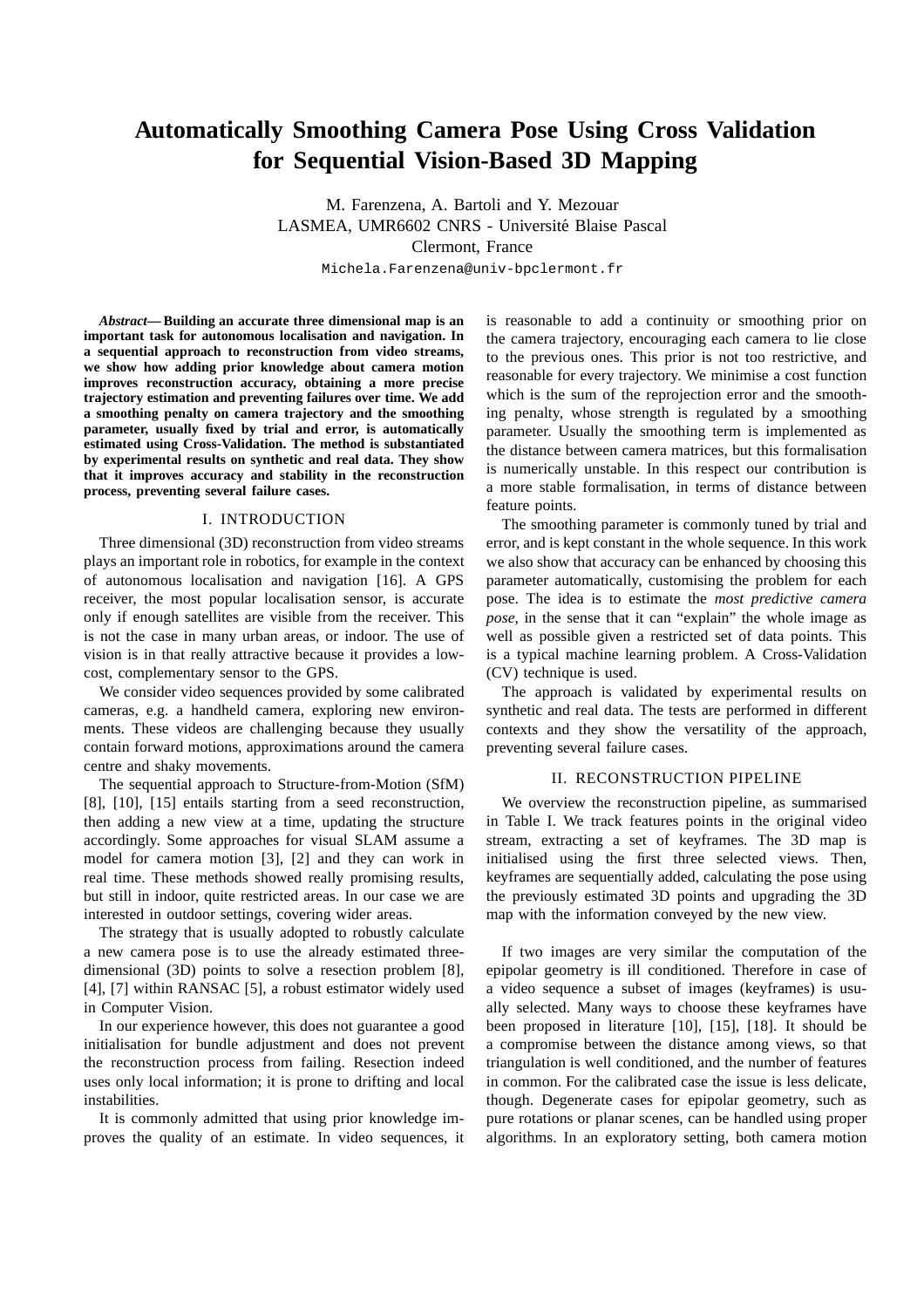- 1) Track feature points on the sequence.
- 2) Extract keyframes and refine matches.
- 3) Using the first three keyframes:
	- a) Estimate the relative pose using the 5 point algorithm and RANSAC;
	- b) Bundle adjustment.
- 4) For every new keyframe extracted:
	- a) Initialise camera pose with Fiore's algorithm and RANSAC;
	- b) Nonlinear refinement of camera pose with smoothing penalty;
	- c) Upgrade of the 3D structure;
	- d) Local bundle adjustment.

TABLE I OVERVIEW OF THE RECONSTRUCTION PIPELINE

and scene can change a lot, and we found that the number of point correspondences among multiple keyframes is the most important factor.

We used the KLT tracker [17] to detect and track features among the sequence. Similarly to [16], the first frame is chosen as the first keyframe  $I_1$ .  $I_2$  is chosen so that there are as many frames as possible between  $I_1$  and  $I_2$  with at least N feature points in common. The frame  $I_n$  is selected as a keyframe if:

- 1) there are as many frames as possible between  $I_n$  and  $I_{n-1}$ ;
- 2) there are at least N point correspondences between  $I_{n-1}$  and  $I_n$ ;
- 3) there are at least M point correspondences between  $I_{n-2}$  and  $I_n$ .

This criterion assures that there are matches in common at least in three consecutive views. Once a new keyframe is selected, putative matches coming from tracking are pruned by estimating the fundamental matrix with RANSAC followed by outlier rejection with the X84 rejection rule [6] on the Sampson error. Afterwards, matches are connected into tracks, keeping only those composed by at least three feature points. In our experiments we used  $N = 300$  and  $M = 200.$ 

For the first image triplet, the computation of camera motion is computed as described in [13]. It involves computing the essential matrix between the first and the third view using the 5 points algorithm [14], while the pose of the remaining camera is calculated with exterior orientation [12] using the 5 3D points triangulated from the two other views. This process is coupled with RANSAC, in order to have a robust estimation, and the final solution is further refined with bundle adjustment [11].

Afterwards, each time a new keyframe is selected, its pose is calculated referring to the 3D map already computed. This is an exterior orientation problem and we employ Fiore's algorithm [4], again within RANSAC in order to assure a robust estimation. In order to refine this initial estimation a common strategy is to minimise a geometric error, i.e. the reprojection error, and the problem is formalised as a least square minimisation of the mean of squared residuals (MSR):

$$
\mathcal{E}_d^2(\mathsf{P}) = \frac{1}{n} \sum_{i=1}^n \| \Psi(\mathsf{P}, \mathbf{Q}_i) - \mathbf{q}_i \|_2^2 , \qquad (1)
$$

where P is the projective matrix and  $Q_i$  is the 3D position of the image point  $\mathbf{q}_i$ . The function  $\Psi(\mathsf{P}, \mathbf{Q}_i)$  is the reprojection of Q<sub>i</sub> through P, in Cartesian coordinates. In Section III we show how to improve this refinement to increase stability.

Subsequently, the 3D map is updated. The 3D points are obtained by triangulation considering all image points of the visible tracks up to the current keyframe. A reconstructed point is considered an inlier if a) its computation is well conditioned – we set a threshold on the condition number of the matrix in the linear system that computes the 3D point – and b) if it projects sufficiently close, say by a distance of one pixel, to all associated image points. This requires to refine the initial estimation of a 3D point based on all observations, including the last. Therefore each time a new keyframe is added the tracks visible in it are checked and the list of inliers updated. When the track is no more visible it is labelled as definitely accepted or rejected.

Both structure and motion are finally adjusted using bundle adjustment. The aim is to find the parameters for the cameras and the 3D points for which the mean squared distances between the observed image points and the reprojected image points is minimised. For the first 10 views a full bundle adjustment, using all keyframes and all points, is performed. After that the computation becomes increasingly expensive, even if the sparseness inherent in the problem is exploited [19]. So we perform a local bundle adjustment, i.e. only a subset of keyframe poses are adjusted. Similarly to [9], we choose the last 5 keyframes, while the frames beyond these are locked and not moved. All 3D points visible in the last keyframes are considered, together with all measurements ever made of these points. That is, the reprojection errors are accumulated for the entire track lengths backwards in time, regardless of whether the views where the reprojections reside are locked.

## III. NONLINEAR CAMERA POSE REFINEMENT

After a new camera pose is estimated, bundle adjustment is performed in order to refine both structure and motion. Though that has been proved to be the essential step to achieve a good accuracy and to prevent failures [9], the initial estimate must be sufficiently close to the optimal solution, otherwise the minimisation converges to a wrong position or diverges.

Fig. 1 shows an example of reconstruction failure, from a real sequence taken by a handheld camera. At the 47th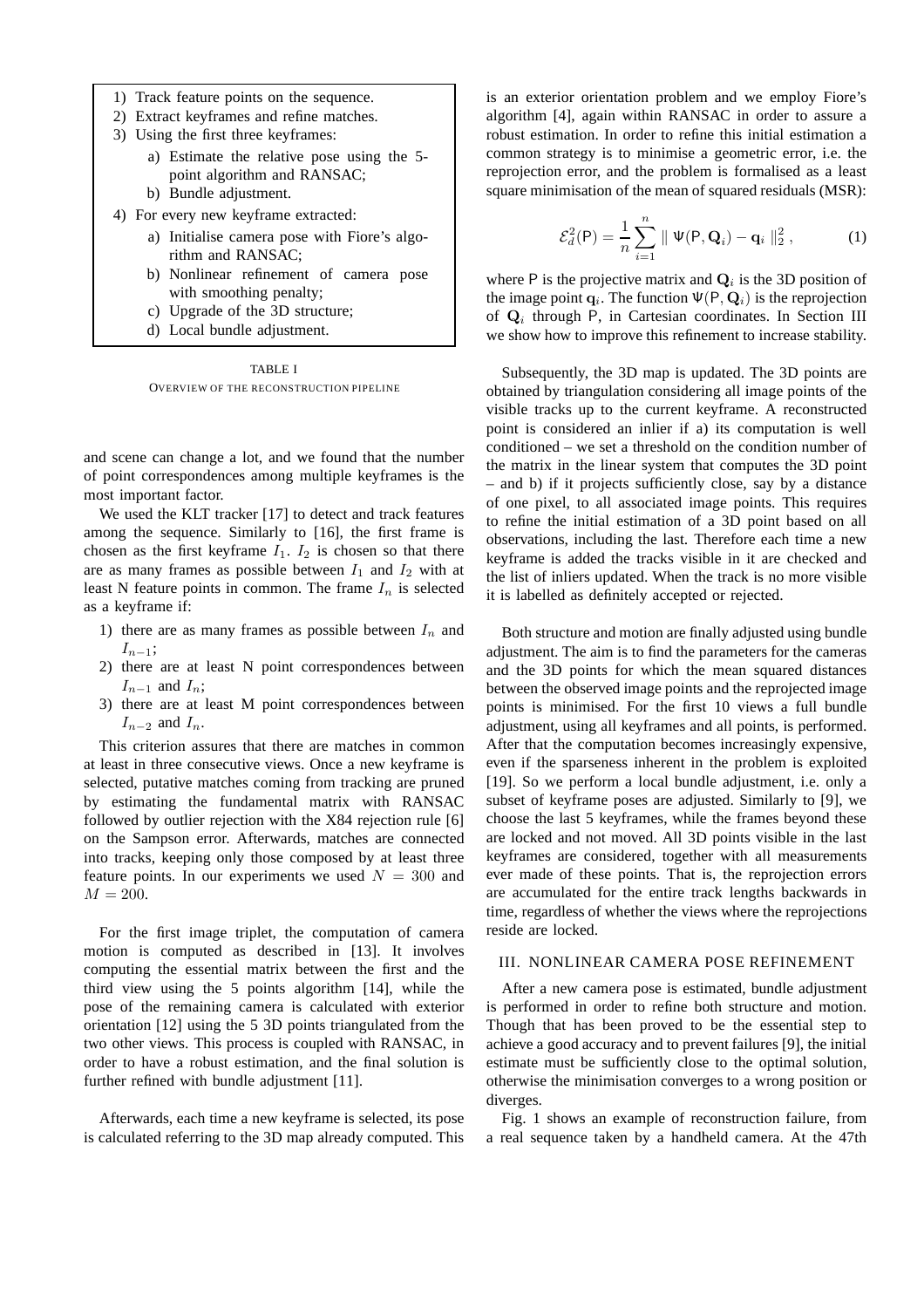

Fig. 1. Reconstruction failure in case of non refinement of camera pose. On the left a 3D view of the recovered keyframes and on the right the top view of the last keyframes.

keyframe the computation stops because there are not enough points to estimate the new camera pose (less than 6 points), meaning that all points seen in the last views have been rejected as outliers. At the moment of failure the camera was rotating. Even if the rotation is not around the camera optical centre, this is a delicate situation, where the field of view varies rapidly and the reconstruction accuracy is crucial. It is evident from Fig. 1 that the last 5 keyframes were wrongly estimated, and that bundle adjustment could not fix the problem.

As the keyframes come from a video sequence, it is reasonable to add a smoothing penalty on the camera trajectory, saying that the position of one keyframe should not differ too much from that of the previous one. This increases stability in the camera trajectory estimation.

The problem is formalised as the minimisation of a cost function, which is the sum of the reprojection error as in Eq. 1 (data term) and a smoothing term:

$$
\mathcal{E}^2(\mathsf{P}, \lambda) = (1 - \lambda)^2 \mathcal{E}_d^2(\mathsf{P}) + \lambda^2 \mathcal{E}_s^2(\mathsf{P})
$$
 (2)

where  $\lambda$  is the smoothing parameter and  $\mathcal{E}_s$  is the smoothing function.

The following measure is usually employed:

$$
||\mathbf{P} - \mathbf{P}_p||^2 \tag{3}
$$

with  $P_p$  the projection matrix of the previous keyframe. However, this function has a merely algebraic meaning, and its behaviour is not always as expected. In Fig. 2 (left column) two examples of pose refinement are shown using Eq. (3) as smoothing function and varying the smoothing parameter from 0 to 1. It is evident that there are numerical instability problems.

We propose here a different measure: it is the mean of squared residuals between reprojected points in the current and previous keyframes. We are essentially saying that if the two cameras are close to each other then their reprojected points should be close as well:

$$
\mathcal{E}_s^2(\mathsf{P}) = \frac{1}{n} \sum_{i=1}^n \| \Psi(\mathsf{P}, \mathbf{Q}_i) - \Psi(\mathsf{P}_p, \mathbf{Q}_i) \|_2^2 \quad . \tag{4}
$$

This function is actually the finite difference approximation to the first derivatives of the predicted tracks. We could include derivatives of higher order, involving more than two views, and the resulting trajectory would be smoother, up to a straight line. As is, this is a continuity measure, reasonable for any sequential trajectory.

Our choice shows to be sensible, as depicted in Fig. 2 (right column): varying the smoothing parameter from 0 to 1 the estimated camera gradually moves toward  $P_p$ , as desired.



Fig. 2. Examples of camera refinement using Eq. (3) (left column) or Eq. (4) (right column) as smoothing functions. In black thick line the ground truth for the previous and current pose, in thick dashed red line the pose estimated before refinement and in thin green line after refinement, considering  $\lambda$  varying from 0 to 1.

The cost function (2) depends on a smoothing parameter that must be estimated. It is common to use trial and error to manually set an acceptable value, but an automatic datadriven method is obviously desirable.

### *A. Smoothing Parameter Estimation by Cross-Validation*

We propose to estimate both the camera pose *and* the smoothing parameter. The idea is to find a camera pose as general as possible, in the sense that it can explain the whole image, given a restricted set of correspondences 3D positions – 2D points. This concept derives from the machine learning paradigm of supervised learning from examples.

The approach we follow is to split the data points in a training and a test set, and select the smoothing parameter for which the trained model minimises the test error. A well-known method, widely applied in machine learning [1], is Cross-Validation, firstly introduced in [20]. Considering that the number of samples is small, this technique recycles the test set, averaging the test error over several different partitions of the whole data set.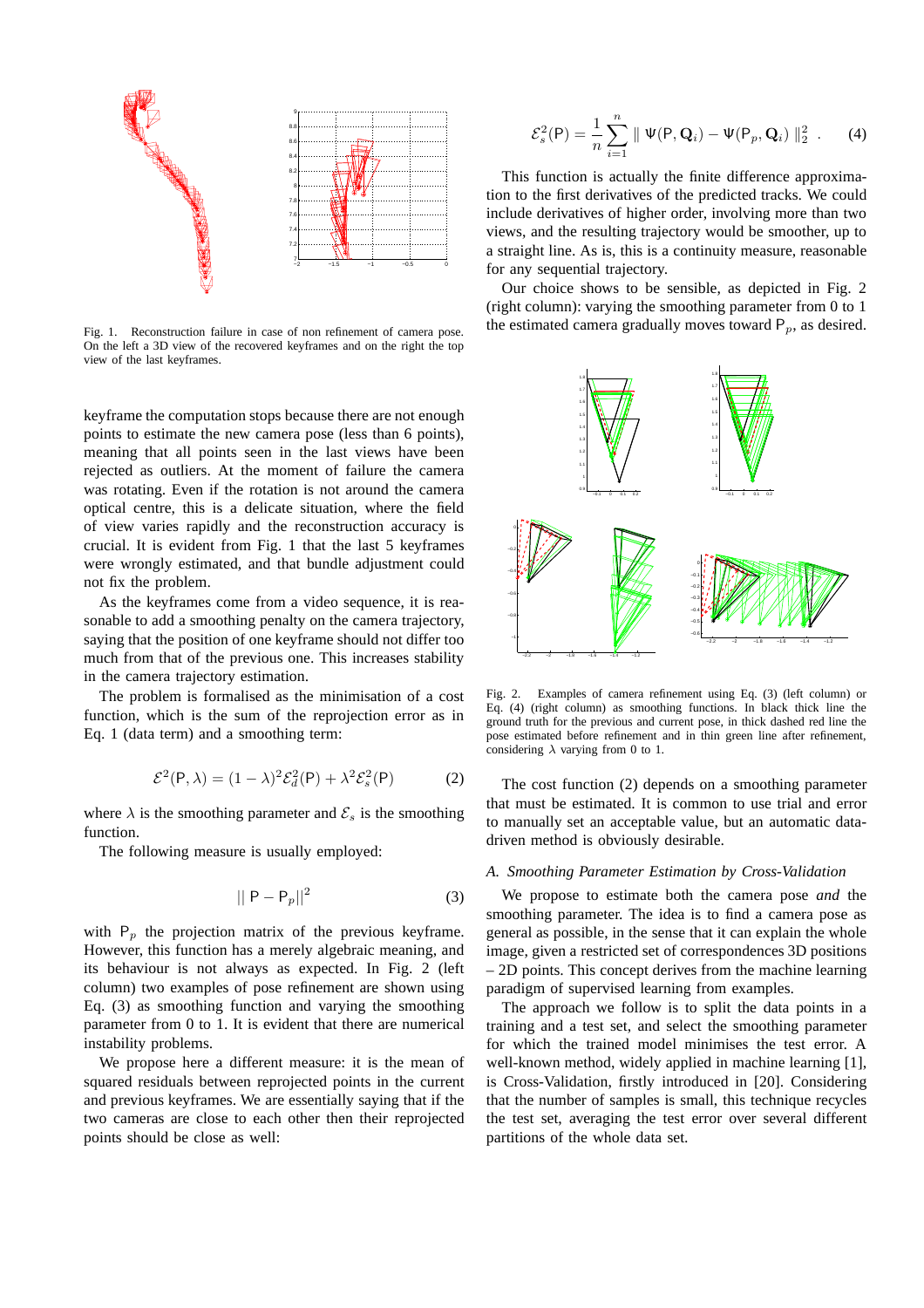There are different kinds of Cross-Validations, like leaveone-out  $(CV_{loop})$ , k-fold  $(CV_{kf})$  and generalised cross validation.  $CV<sub>loo</sub>$  gives more accurate results, but it is computationally too expensive. We chose  $CV_{10f}$  as a compromise between accuracy and efficiency.

The method works as follows. The dataset  $S$  is divided into 10 partitions  $\{S_j\}_{j=1..10}$ . The test error, or CV<sub>10f</sub> *score*, is defined as a function of the parameter  $\lambda$ :

$$
\mathcal{E}_{g}^{2}(\lambda) = \frac{1}{10} \sum_{j=1}^{10} \sum_{i \in S_{j}} ||\Psi(\hat{P}_{(S_{j})}(\lambda), \mathbf{Q}_{i}) - \mathbf{q}_{i}||_{2}^{2}.
$$
 (5)

 $\hat{P}_{(S_j)}(\lambda)$  is the camera pose estimated with all but the correspondences in the  $j$ -th partition:

$$
\hat{\mathsf{P}}_{(S_j)}(\lambda) = \arg\min_{\mathsf{P}} \ \mathcal{E}^2_{(S_j)}(\mathsf{P}, \lambda). \tag{6}
$$

Fixing a value for  $\lambda$ , each time 9 of the 10 partitions are used to estimate the camera pose, and the reprojection error is calculated on the unused partition. The  $CV_{10f}$  score is the mean of these errors.

The most predictive camera pose  $\hat{P}$  is obtained by solving the following nested optimisation problem:

$$
\hat{\mathsf{P}} = \arg\min_{\mathsf{P}} \ \mathcal{E}^2(\mathsf{P}, \arg\min_{\lambda} \ \mathcal{E}_g^2(\lambda)). \tag{7}
$$

This means that the optimal  $\hat{\lambda}$  – the one with the lowest  $CV_{10f}$  score – is firstly selected, and afterwards the final camera pose is obtained by minimising  $\mathcal{E}(P, \lambda)$ .

As is, this Cross-Validation method is not robust, in the sense that it does not cope with mismatched correspondences. Therefore, we use the robust RANSAC estimation as initial solution for determine  $\hat{P}_{(S_j)}(\lambda)$  in Eq. (6), and the data set is restricted to only correspondences classified as inliers after RANSAC. Moreover, the calculus of  $\lambda$  is carried out by sampling, estimating Eq. (5) at steps of 0.01 from 0 to 1. Here 0.01 was experimentally derived as a sufficient order of approximation.

Fig. 3 shows the final camera pose obtained by the proposed nonlinear refinement for the cases depicted in Fig. 2. The optimal values of  $\lambda$  calculated considering CV<sub>10f</sub> score are respectively 0.05 (left) and 0.03 (right).



Fig. 3. Final pose estimation (green, thin line) for the examples in Fig. 2, with  $\lambda$  obtained automatically by CV<sub>10f</sub>. In black thick line the ground truth for the previous and current pose, in red dashed line the initial pose estimated by RANSAC.

# IV. EXPERIMENTAL RESULTS

We show the effectiveness of our method on synthetic critical sequences. The dataset consisted of 100 points randomly scattered in a sphere of radius 1 meter, centred at the origin.

We considered three different scenarios. In the first setting, views were generated by placing cameras along a line in zdirection, at a distance from the origin of 5.5 up to 7 meters approximately. In the second setting, in order to simulate more unstable cases, the rectilinear trajectory was perturbed along x-direction, applying a Gaussian noise of standard deviation 0.8. In the third setting the trajectory was perturbed in the three directions, with the same noise. In the three cases the number of views was fixed to 10, and a Gaussian noise with standard deviation 0.5 was added to the image points.

For each scenario we compared results in terms of distance of the estimated cameras to the ground truth, considering four cases: a) without using nonlinear refinement of camera pose, b) using nonlinear refinement, but without the smoothing term, c) with the smoothing term and  $\lambda$  carefully set by hand and kept constant for the whole sequence, and finally d) with  $\lambda$  estimated by Cross-Validation, as proposed in this paper. For each scenario 50 independent trials were carried out.

Results are shown in Table II. The distances between the camera centres of the estimated cameras and the ground truth are reported. It is interesting to note that on some cases b) and c) produce worst results wrt the non refined a). This shows that our data-driven method, that estimates  $\lambda$  for each case independently, is the right way to face the problem. In the third scenario without nonlinear pose refinement the computation stopped before estimating all cameras in 20% of cases. The proposed method clearly improves stability and accuracy in pose estimation.



Fig. 4. Three consecutive keyframes for the *Campus1* sequence (top), *Campus2* (middle) and *Laboratory* (bottom).

For real sequences, we first show the results from a video, *Campus1*, taken by a calibrated handheld camera (see Fig. 4). The trajectory executed was an initial rotation,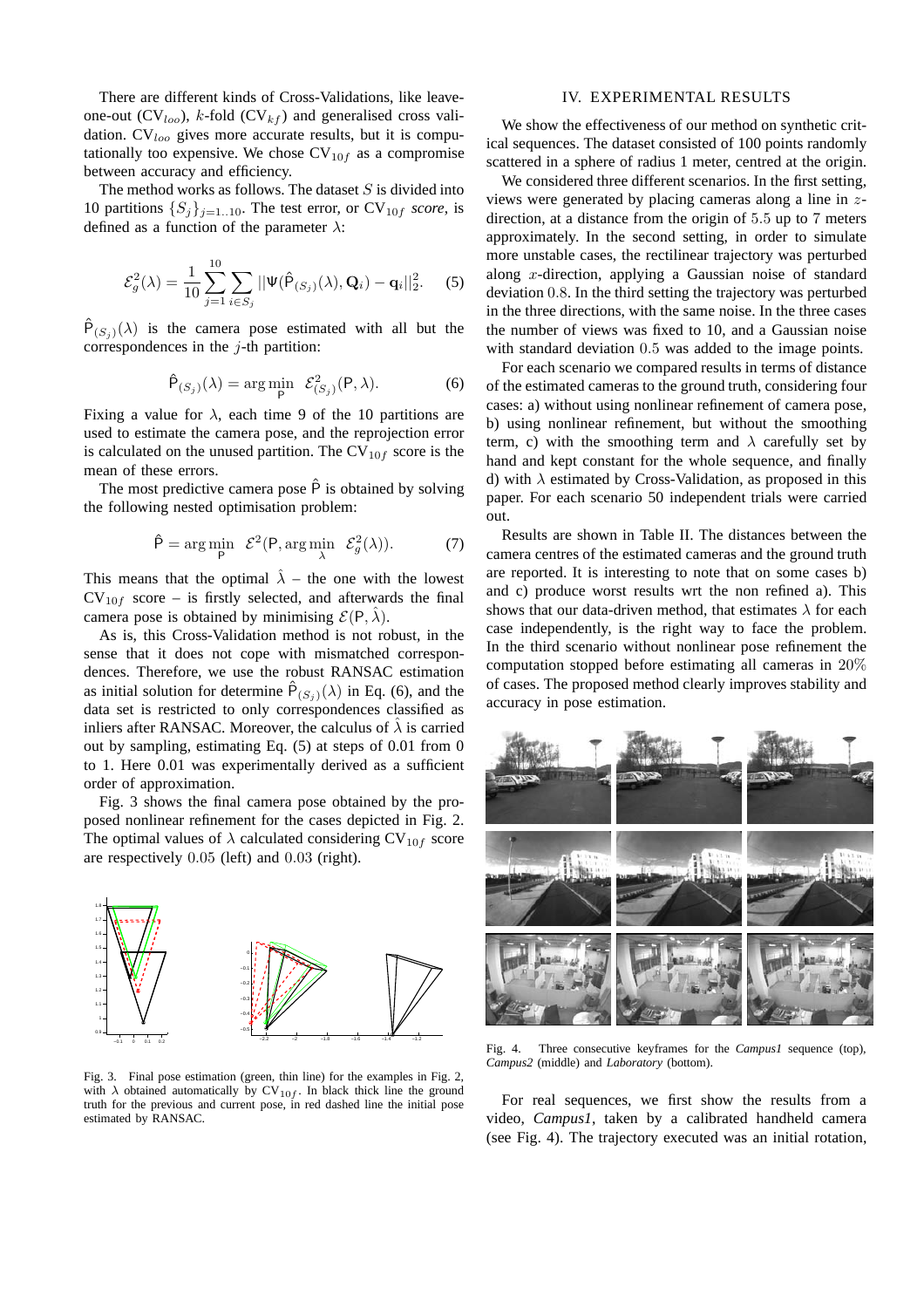|      | Setting   |        |        |        | Setting 2 |       |       |       | Setting 3 |       |       |       |
|------|-----------|--------|--------|--------|-----------|-------|-------|-------|-----------|-------|-------|-------|
|      |           |        |        |        |           |       |       |       | a*        |       | ◡     |       |
| mean | .1704     | 0.0916 | 0.0793 | 0.0566 | 0.0766    | 0.110 | 0.091 | 0.044 | 0.052     | 0.072 | 0.090 | 0.067 |
| min  | $0.001\,$ | 0.005  | 0.004  | 0.002  | 0.005     | 0.004 | 0.007 | 0.001 | 0.003     | 0.003 | 0.005 | 0.004 |
| max  | 1.018     | 1.021  | 0.301  | 0.383  | 0.582     | 0.707 | 0.614 | 0.543 | 0.396     | 0.479 | 0.545 | 0.465 |

#### TABLE II

RESULTS ON SYNTHETIC SCENES. MEAN, MINIMUM AND MAXIMUM DISTANCE OF ESTIMATED OPTICAL CENTRES FROM THE GROUND TRUTH (IN METERS) FOR THE THREE SYNTHETIC SETTINGS AND THE CASES A) WITHOUT USING NONLINEAR REFINEMENT, B) USING NONLINEAR REFINEMENT, BUT WITHOUT THE SMOOTHING TERM, C) WITH THE SMOOTHING TERM AND  $\lambda$  CAREFULLY SET BY HAND AND D) WITH  $\lambda$  ESTIMATED BY CROSS-VALIDATION. (\*) IN THIS SETTING THE COMPUTATION FAILS IN 20% OF CASES.

then a rectilinear part and finally another small rotation, without caring too much about shaking. From 1608 frames of resolution  $784 \times 516$ , without nonlinear refinement the reconstruction process stops at the 47th keyframe, as already displayed in Fig. 1. Using the proposed method, instead, 135 keyframes are extracted, with 5000 points reconstructed in a maximum reprojection error of 1.0 pixel, as expected. The 3D map produced, with the estimated camera trajectory, can be seen in Fig. 5.

The second video, *Campus2*, was taken with a camera mounted on a car-like robot (see Fig. 4). In this case camera trajectory was rectilinear with a sharp rotation of  $90^\circ$  at the end. From 306 frames of resolution  $768 \times 1024$ , 74 keyframes were extracted and successfully estimated with the proposed method (Fig. 5). The final 3D map is composed by 3438 3D points in a maximum reprojection error of 1.0 pixel, as expected. Even if in this case camera motion is really stable, without refinement the reconstruction process stops after 35 keyframes, with the last keyframe really far away from the correct position, as shown in Fig. 6.

The third video, *Laboratory*, was taken with a camera mounted on a Unmanned Autonomous Vehicle (UAV), in an indoor setting. It was made up of 929 frames of resolution  $576 \times 784$  (see Fig. 4). 79 keyframes were calibrated, and the final 3D map is composed by 4421 points (Fig. 5) in a maximum reprojection error of 1.0 pixel, as expected. Without refinement the reconstruction process stopped in the last rotation (Fig. 6).



Fig. 6. Failures in camera motion recovery without camera pose refinement for *Campus2* (left) and *Laboratory* (right) sequences.

### V. CONCLUSIONS AND FUTURE WORKS

In this paper we proposed to refine camera pose adding a smoothing penalty on camera trajectory and to automatically estimate the smoothing parameter, usually manually fixed,

using Cross-Validation. The experimental results show that the method is effective in improving accuracy and stability in the reconstruction process. It is also versatile, in the sense that it has been successfully applied in different contexts, with camera mounted on different kind of vehicles.

Future work will include the investigation of approximations for the Cross-Validation score, in order to reduce the computational cost, which is in fact the main drawback of the approach. In that way our method could be embedded in real time SfM pipelines.

## VI. ACKNOWLEDGMENTS

This research was founded by the EU-Project FP6 IST µDrones, FP6-2005-IST-6-045248.

#### **REFERENCES**

- [1] C. M. Bishop, *Neural Networks for Pattern Recognition*. Oxford University Press, 1995.
- [2] A. J. Davison, I. D. Reid, N. D. Molton, and O. Stasse, "Monoslam: Real-time single camera slam," *IEEE Transactions on Pattern Analysis and Machine Intelligence*, vol. 29, no. 6, pp. 1052–1067, June 2007.
- [3] E. Eade and T. Drummond, "Scalable monocular vision," in *Proceedings of the IEEE Conference on Computer Vision and Pattern Recognition*, 2006, pp. 469–476.
- [4] P. D. Fiore, "Efficient linear solution of exterior orientation," *IEEE Transactions on Pattern Analysis and Machine Intelligence*, vol. 23, no. 2, pp. 140–148, 2001.
- [5] M. A. Fischler and R. C. Bolles, "Random Sample Consensus: a paradigm model fitting with applications to image analysis and automated cartography," *Communications of the ACM*, vol. 24, no. 6, pp. 381–395, June 1981.
- [6] F. Hampel, P. Rousseeuw, E. Ronchetti, and W. Stahel, *Robust Statistics: the Approach Based on Influence Functions*, ser. Wiley Series in probability and mathematical statistics. John Wiley & Sons, 1986.
- [7] R. Haralick, C. Lee, K. Ottenberg, and M. Nolle, "Review and analysis of solutions of the three point perspective pose estimation problem," *International Journal of Computer Vision*, vol. 13, no. 3, pp. 331–356, 1994.
- [8] R. Hartley and A. Zisserman, *Multiple view geometry in computer vision*, 2nd ed. Cambridge University Press, 2003.
- [9] C. Hengels, H. Stewénius, and D. Nistér, "Bundle adjustment rules," in *Photogrammetric Computer Vision*, September 2006.
- [10] G. Klein and D. Murray, "Parallel tracking and mapping for small AR workspaces," in *Proc. Sixth IEEE and ACM International Symposium on Mixed and Augmented Reality (ISMAR'07)*, Nara, Japan, November 2007.
- [11] M. Lourakis and A. Argyros, "The design and implementation of a generic sparse bundle adjustment software package based on the levenberg-marquardt algorithm," Institute of Computer Science - FORTH, Heraklion, Crete, Greece, Tech. Rep. 340, Aug. 2004, available from http://www.ics.forth.gr/˜lourakis/sba.
- [12] F. Moreno-Noguer, V. Lepetit, and P. Fua, "Accurate non-iterative O(n) solution to the PnP problem," in *Proceedings of the IEEE International Conference on Computer Vision*, 2007.